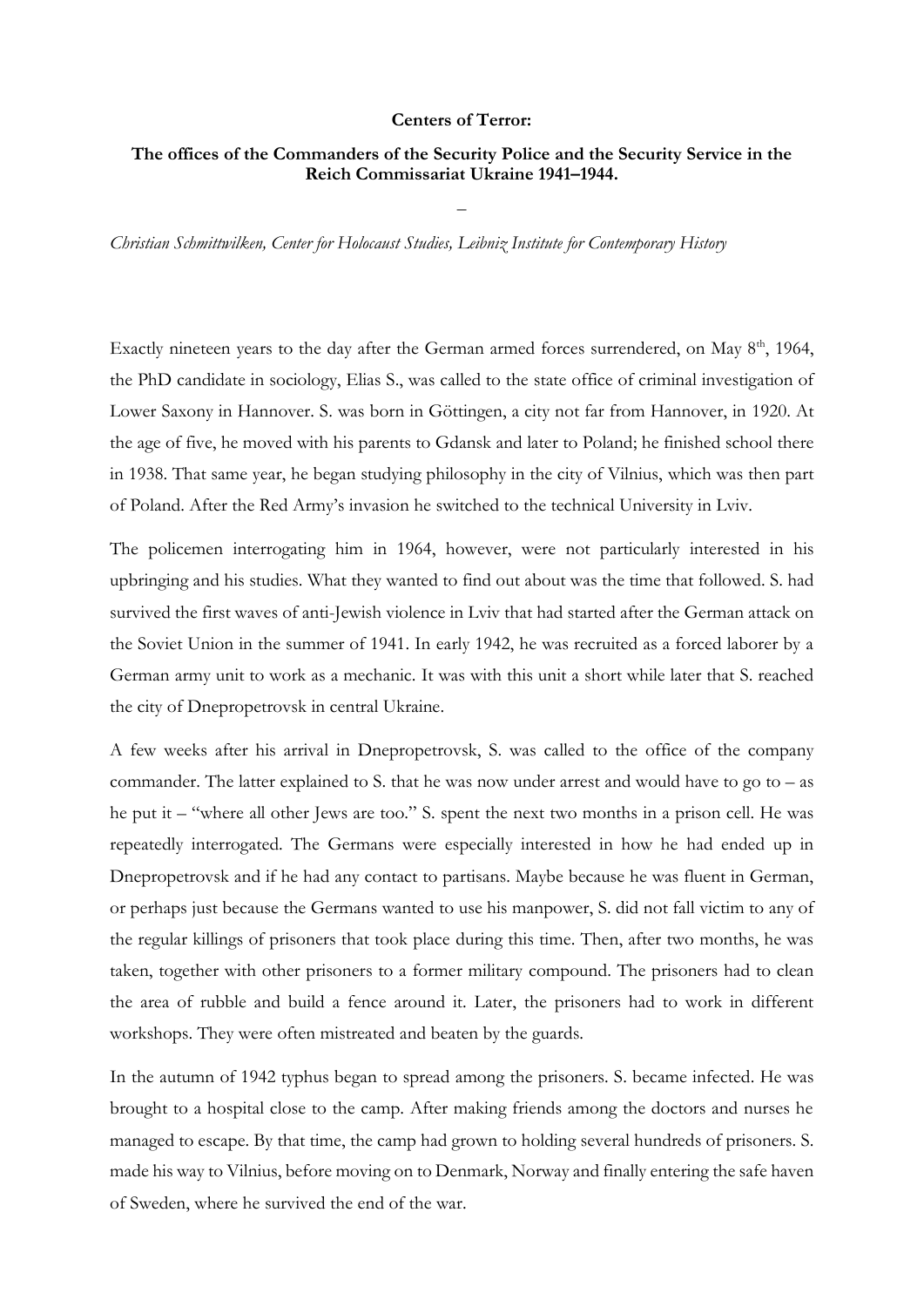S.'s story is unique. That alone, I believe, makes it worth retelling in detail. But you might be wondering about the connection to my topic – the offices of the Commanders of the Security Police and the SD (or KdS offices as I will call them in the remainder of this paper). The answer is that those who had imprisoned S. in Dnepropetrovsk were members of the KdS office and that, from that point on, S. was at their mercy. The camp he helped build later became a so-called Work Education Camp (*Arbeitserziehungslager*) under the command of the KdS. It was run by members of the KdS office and guarded by Ukrainian auxiliary policemen. The KdS Branch in Dnepropetrovsk was established in early 1942 and derived from a subunit of the mobile killing squads. Before the summer, several members of the Gestapo and the Criminal Police were sent to Dnepropetrovsk. Many of them came from the police branches in Düsseldorf. They were deployed there to reinforce the existing office and to establish sub branches in Zaporizhia, Kriwoi Rog and Nikopol.

In October 1941, the Germans had murdered most of the Jews of Dnepropetrovsk who had not managed to flee. Therefore, here, in contrast to other areas of Ukraine (especially the General Districts Volhynia and Podolia and Shitomir) the KdS members were not involved in any largescale mass shootings. There was no strong partisan movement either. Instead they kept busy investigating criminal cases, fighting Soviet spies and resistance fighters, surveilling the churches, and murdering individual Jews they arrested as well as psychiatric patients. Karl Günther Husmann, who had temporarily been appointed KdS after KdS members had been found binge drinking alcohol, remembered after the war that, in spring 1942, a group of Soviet spies had parachuted and landed in the local river. They were arrested by the Germans. An Order Police member testified to having seen, hanging in the streets, the bodies of six people who had been killed by members of the KdS for not giving up their arms after an appeal to do so. The prisoners of the KdS were regularly shot dead and the prison emptied in that way. With this in mind, it almost seems like a miracle that S. survived.

Nonetheless, S.'s story can serve to illustrate some of my main claims regarding the KdS in the Reich Commissariat Ukraine as a whole: 1. From 1942 onwards, the KdS were responsible for terrorizing and murdering the Jewish population of the Reich Commissariat Ukraine. 2. The camps that were established by the KdS were not only aimed at repressing the population, but also helped strengthen the position of power of Security Police and SD within the Nazi regime. 3. The KdS were the result of Heinrich Himmler's attempt to merge Police and SS. 4. The German regime of terror was supported and only made possible by the integration of a substantial number of local collaborators into the Security Police and SD apparatus.

1. After the attack on the Soviet Union, the German troops and their allies soon conquered large swathes of land. The Germans immediately installed a military administration. Within a few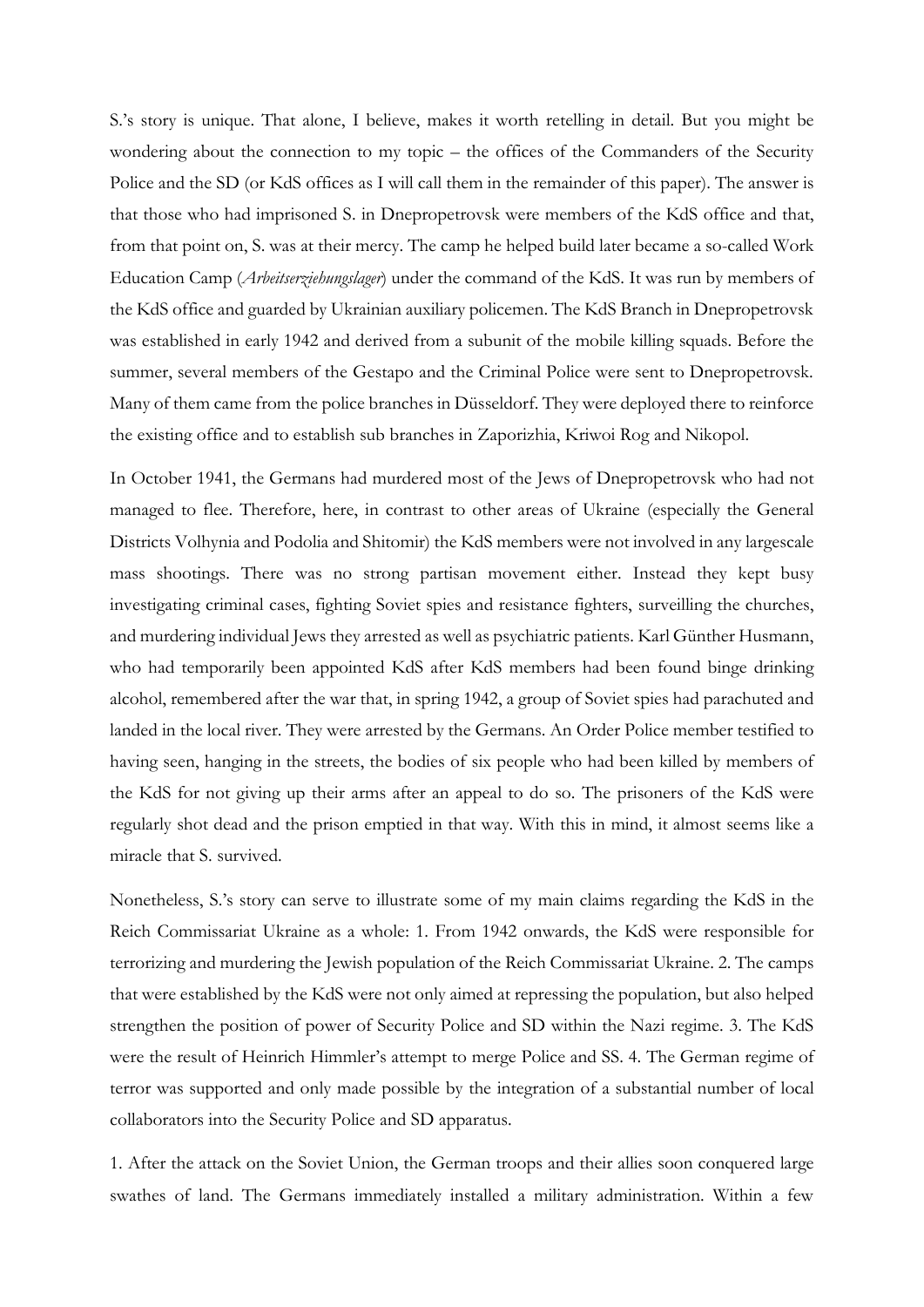months, the conquered areas were then gradually handed over to a civil administration. Erich Koch was appointed Reich Commissar Ukraine; in late 1941, Hans Adolf Prützmann swapped position with Friedrich Jeckeln and became the Higher SS and Police leader Russia South and Ukraine.

The stationary police forces were organized in two separate branches: The Order Police on the one hand, and the Offices of the Security Police and the SD on the other. The latter consisted of the Criminal Police, the Secret State Police (better known as Gestapo), and the Security Service (SD). The police and the SS were subject to two separate chains of command. This was how Heinrich Himmler, the head of the SS and police forces, ensured he could bypass other institutions and push through his own interests.

The Germans established KdS offices in all five General Districts within the Reich Commissariat Ukraine (as well as Teilbezirk Taurien). In turn, these KdS offices built up a network of sub branches. These institutions reported to the Commanding Officer of the Security Police and the SD (Befehlshaber der Sicherheitspolizei und des SD) – for a long time Dr. Max Thomas, in Kiev. The realms of authority of the civil administration and the SS-Police remained intentionally vague. This, again, served Himmler's personal interest, by extending the reach of his power in the occupied territories, and it followed Himmler's logic of being able to react spontaneously to events. But it also frequently led to tensions between Himmler and Alfred Rosenberg, the Reich Minister for the Occupied Eastern territories. Nonetheless, on the ground in Ukraine these conflicts only played a minor role. The Higher SS and Police leader Prützmann and Reich Commissar Koch had known each other for years. They got on so well that Koch allowed Prützmann to take on responsibility for policies towards Jews. This happened against the will of Alfred Rosenberg who wanted police and SS to be a tool of the civil administration without its own agenda.

In summer 1942, the General Districts Wolhynia and Podolia as well as Zhytomyr were the only places within the Reich Commissariat Ukraine where Jewish communities still existed. By the end of the year, these people had been murdered by members of the KdS branches and their outposts. Many other units kept killing Jews or supported the KdS members in their murderous actions. But, in this context, the KdS played an important and leading role.

2. Throughout the occupation, the Germans did not establish a system of concentration camps in Ukraine. There were plans to open a concentration camp in Kiev, but this never materialized. Instead, the KdS built up their own camps, so-called Work Education Camps (*Arbeitserzeihungslager*). The establishment of these camps is well documented in the case of Estonia, where the local KdS chose to establish Work Education Camps in Contrast to Concentration Camps to keep them out of the reach of the SS Main Economic and Administrative Office. For Ukraine such documents are missing. But either the same thing happened there, or a general order was issued.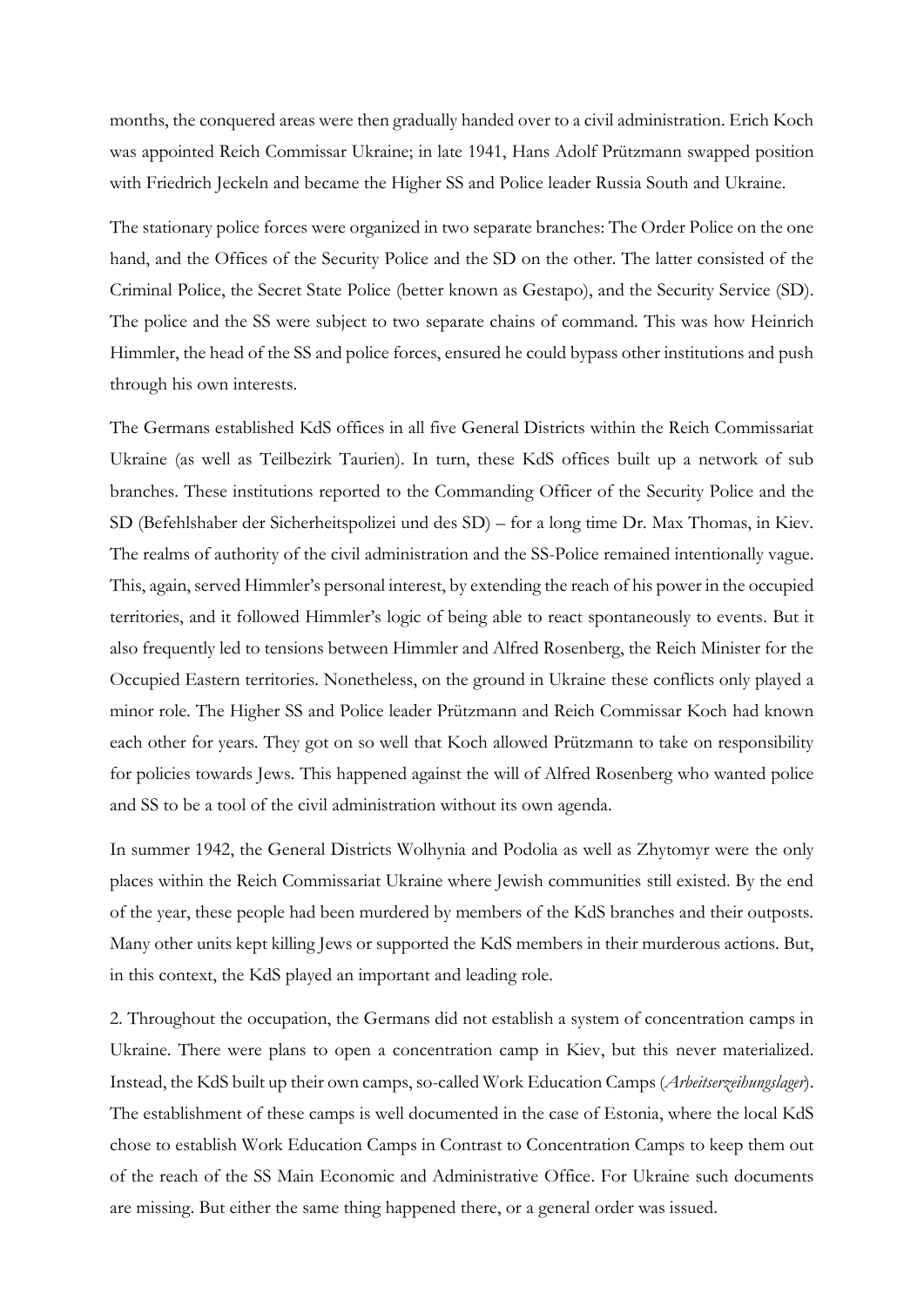The prisoners of these Work Education Camps had to do hard labor under inhumane conditions. They were mistreated and beaten. Camps of this type had already been established in Germany and some occupied countries before the German attack on the Soviet Union. The Gestapo was thereby not only able to investigate against alleged criminals and convict them, but also to take the prison system into its own hands and exploit the prisoners' labor. This was true for the camps in the Reich Commissariat Ukraine too. In contrast to the procedures in the Reich, the camps in Ukraine were immediately used to lock up Jews as well as alleged communists and criminals. The camps in the Reich later followed that example and extended the range of potential prisoners. It is unknown if this radicalization process was influenced by the experiences of Security Police and SD in the occupied territories. But later on, the KdS model –– the merging of security police and SD into one branch, as was the case in Ukraine and other occupied territories – was adopted inside the Reich, too. Apparently, the Nazis considered it a successful idea. Moreover, though the camp system in Ukraine existed in parallel to the concentration camp system in other parts of Europe, it was not completely separate. In autumn 1943, as the Red Army approached, the remaining inmates of the camp S. had been a prisoner of, were deported to the concentration camp Mauthausen in Austria. Some prisoners had tried to flee on the way and were shot dead by the Germans. Very few of the prisoners lived to see the camp's liberation by US American troops in early 1945.

3. The KdS offices united Gestapo, Criminal Police, and SD were under the command of just one person: The Kommandeur der Sicherheitspolizei und des SD. In Himmler's eyes this helped to minimize internal conflicts, sped up internal processes, and made it possible for the branches to react quicker, exchange information, and intensify their measures of terror. In terms of their setup and basic concept, the KdS offices resembled the Reich Security Main Office (RSHA) in Berlin. Himmler's plan to fuse SS and Police started to materialize in 1936 when, in addition to being the Reich Leader SS, he was appointed the head of the German police. Another step in this process was the establishment of the RSHA in September 1939. The fact that the former KdS Nikolaev – later BdS Black Sea –Friedrich Hegenscheidt was later investigated by the RSHA for not having been proactive enough and imprisoned by the Gestapo in Berlin alongside members of the July  $20<sup>th</sup>$  plot, can be seen as further proof that the KdS were expected to find ever more radical solutions.

4. The Germans relied heavily on local collaborators to secure their power in the occupied territories. Security Police and SD were no exception. Initially, especially Hitler did not like that idea. But, as early as January 1942, the Reich Security Main Office gave the order to Security Police and SD to integrate locals into their apparatus. In Ukraine, the KdS organized their own auxiliary units, so-called *Schutzmannschaften der Sicherheitspolizei*. Little is known about these units. The guards